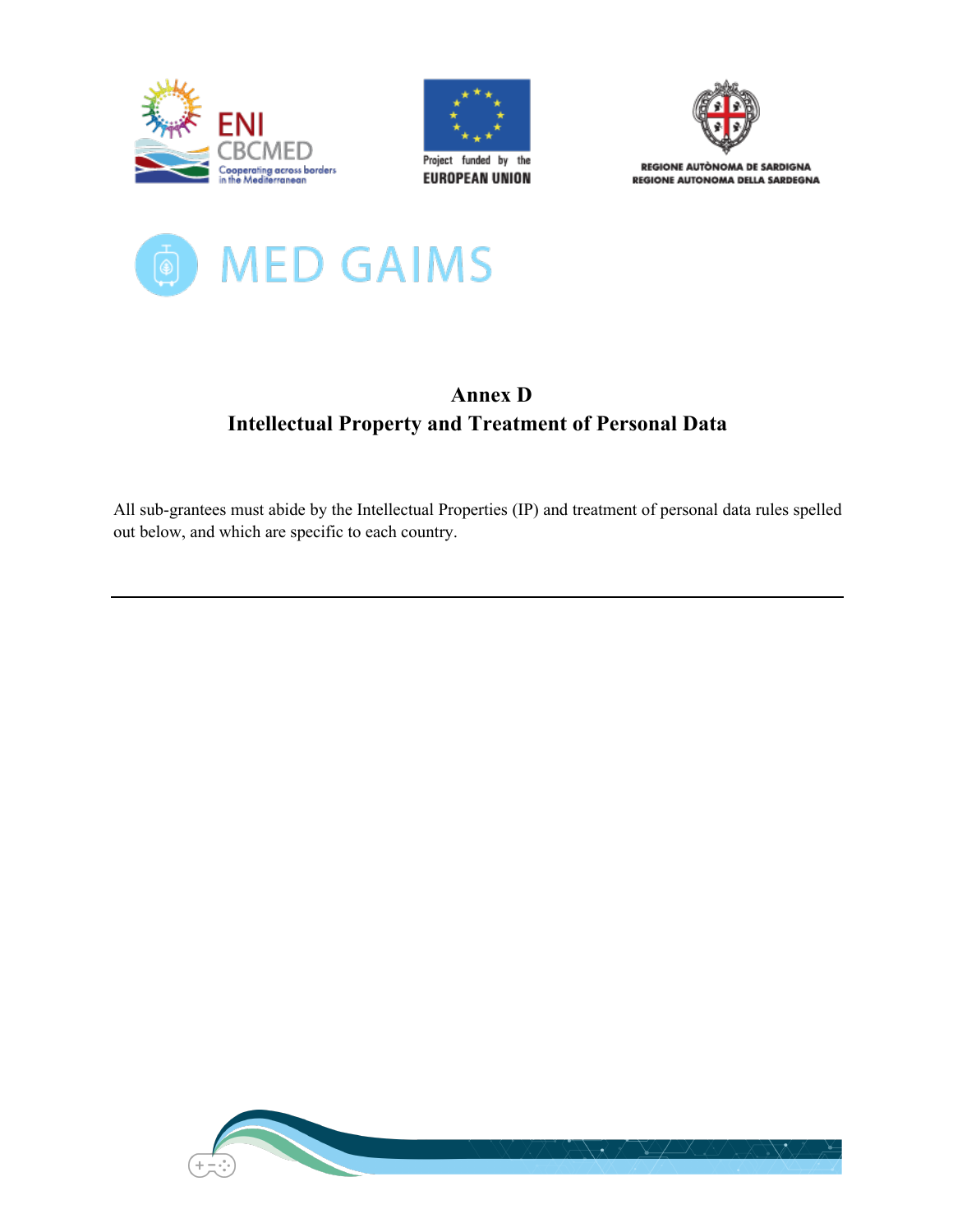# **ITALY**

## I- Copyright and Intellectual Property:

# Italian Version:

- La proprietà intellettuale di tutti i progetti presentati nell'ambito del bando rimane in capo ai partecipanti.
- Le idee di gioco vincitrici e finanziate dal presente bando e successivamente realizzate diventeranno di proprietà della Fondazione Alghero e i relativi diritti di proprietà intellettuale, di sfruttamento economico e di utilizzazione della proposta saranno ceduti a tempo indeterminato alla stessa senza che il candidato abbia altro a pretendere dalla Fondazione e/o dai suoi aventi causa. La Fondazione si impegna a citare il nome dell'autore/i vincitori in tutte le azioni di comunicazione e/o promozione del gioco.
- Il candidato, con la partecipazione al presente bando, dichiara di essere il legittimo autore dell'idea di gioco proposta e che quanto presentato è opera originale di cui si garantisce la piena disponibilità al committente in caso di vittoria.
- Il candidato dichiara che l'idea proposta non viola i diritti di terzi di alcuna natura e le disposizioni normative vigenti quali, a mero titolo esemplificativo ma non esaustivo, le disposizioni in materia di protezione dei dati personali, dell'immagine, della personalità e reputazione, del diritto d'autore, dei segni distintivi e di proprietà industriale ed intellettuale di terzi. Dichiara inoltre di avere la titolarità esclusiva di tutti i diritti su quanto presentato, di non avere concesso a terzi diritti confliggenti e/o di non aver posto in essere atti in contrasto con i diritti in questa sede connessi o di cui si dispone, assicurandone il pacifico godimento. Dichiara di sollevare la Fondazione Alghero da ogni responsabilità,

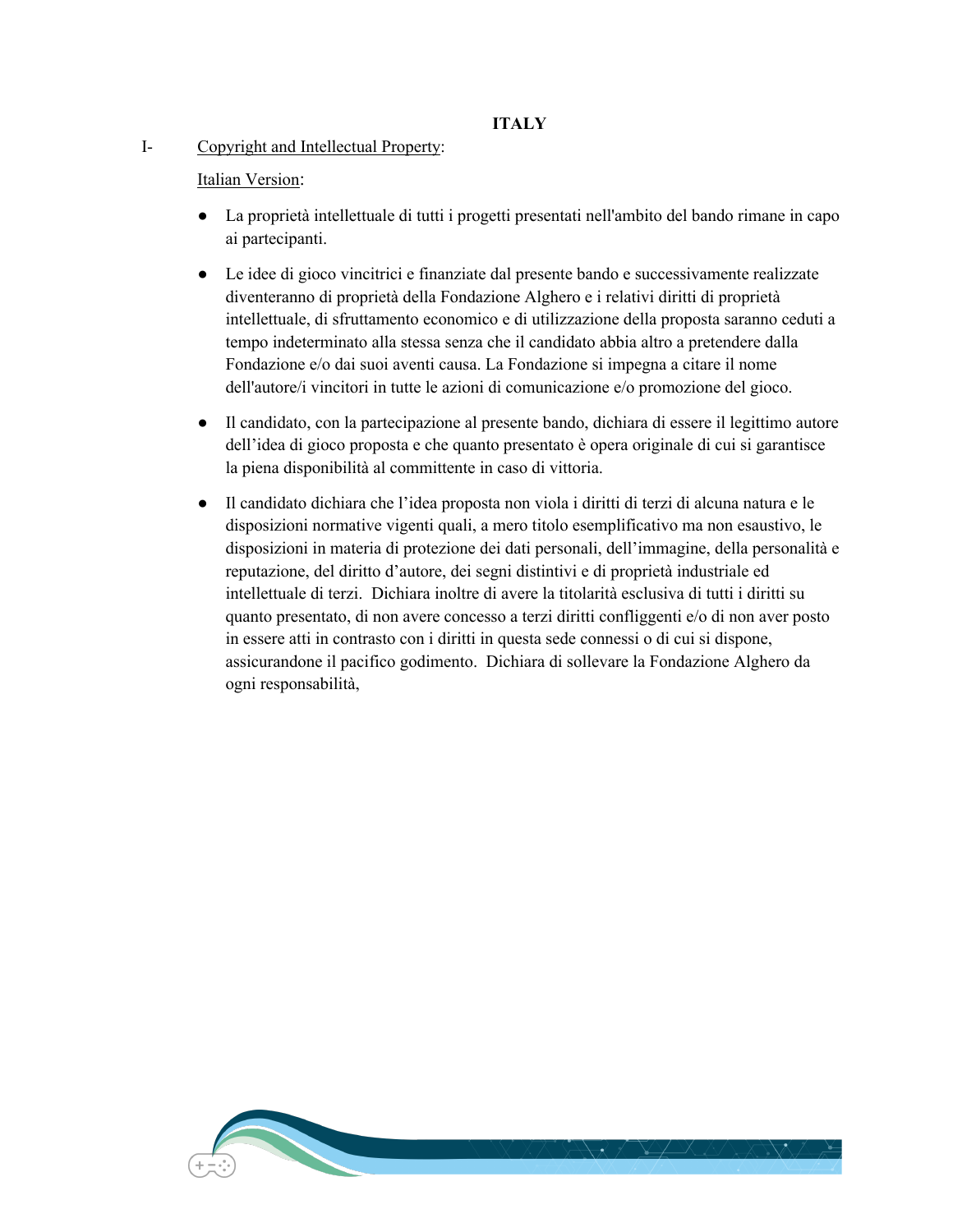II- nei confronti di terzi, in merito alla violazione di ogni diritto di copyright e alla violazione della proprietà intellettuale in relazione alla proposta ideativa e di assumere ogni eventuale responsabilità relativa alla violazione di diritti d'autore, privativa altrui e della proprietà intellettuale in relazione alla proposta ideativa, impegnandosi a manlevare e tenere indenne la Fondazione Alghero a e tutti i suoi aventi causa di tutti gli oneri conseguenti, incluse le eventuali spese per la difesa in giudizio.

● Dichiara di essere in possesso di tutti i requisiti e diritti per poter rilasciare la presente dichiarazione qualora la proposta ideativa presentata risulti vincitrice

# III- Courtesy translation in English:

- The intellectual property of all the projects presented in the context of the call remains with the participants.
- The winning game ideas financed by this announcement and subsequently implemented will become the property of Fondazione Alghero and the related intellectual property rights, economic exploitation and use of the game will be assigned to it indefinitely without the candidate having anything else to claim from the Foundation and / or its assignees. The Foundation undertakes to mention the name of the author / winners in all communication and / or promotion actions of the game.
- The candidate, by participating in this announcement, declares to be the legitimate author of the proposed game idea and that what is presented is an original work which is guaranteed full availability to the Fondazione in case of award.
- Applicants declare that the proposed idea does not violate the rights of third parties of any nature and the current regulatory provisions such as, by way of example but not limited to, the provisions on the protection of personal data, image, personality and reputation , copyright, distinctive signs and industrial and intellectual property of third parties.
- Applicants declare to have exclusive ownership of all the rights on what has been presented, not to have granted conflicting rights to third parties and / or not to have enacted acts in contrast with the rights herein connected or available to him, ensuring their peaceful enjoyment.
- Applicants declare to release Fondazione Alghero from any liability, towards third parties, regarding the violation of all copyright rights and the violation of intellectual property in relation to the ideational proposal and to assume any possible liability relating to the violation of copyright, rights of others and intellectual property in relation to the creative proposal, pledging to indemnify and hold harmless the Fondazione Alghero to and all its assignees for all consequent charges, including any expenses for defense in court.
- Applicants declare to be in possession of all the requirements and rights to be able to issue this declaration if the creative proposal presented is awarded.

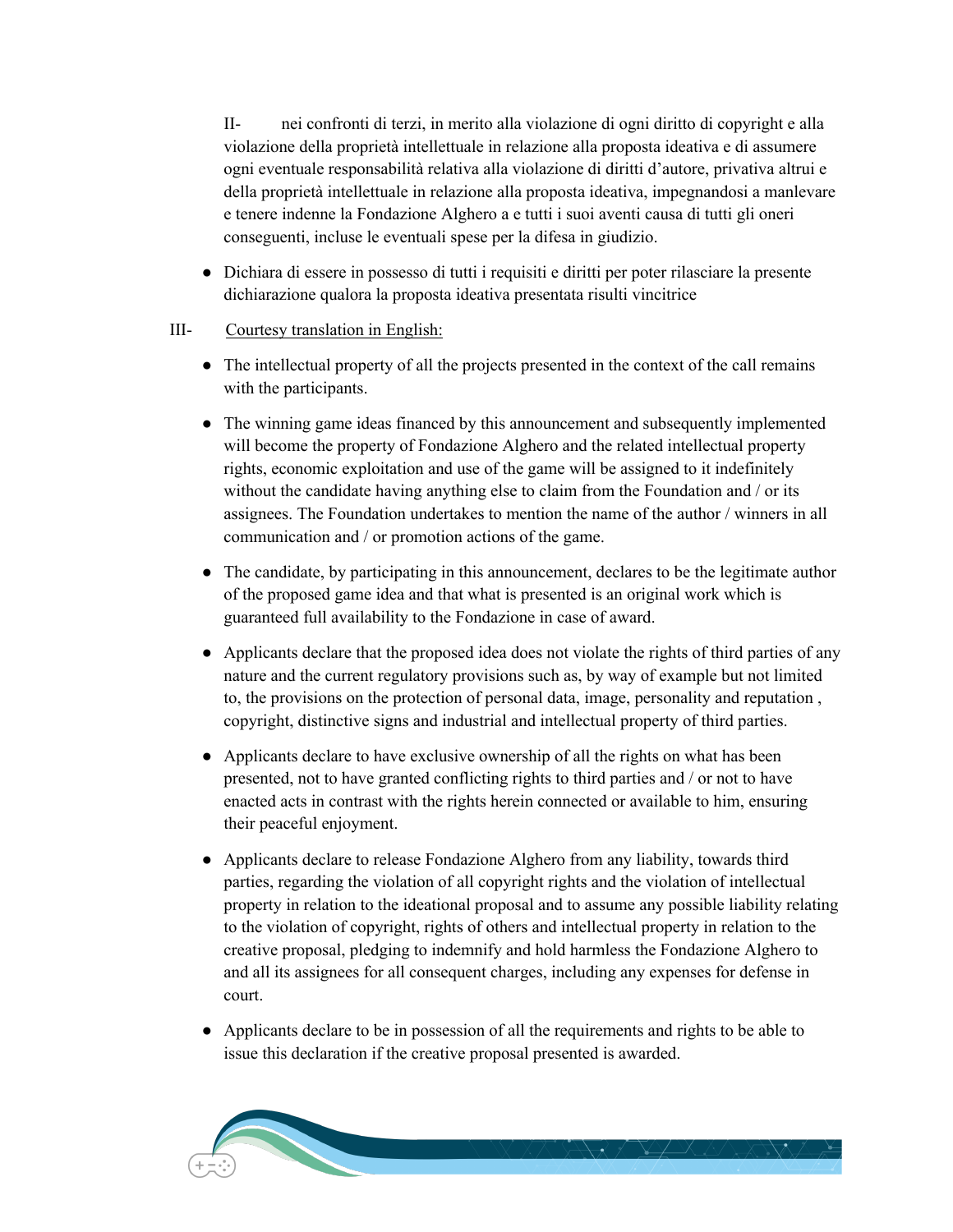- Intellectual property remains with the applicant in case of award/not award, and the contracting body may keep forever the rights of economic exploitation and use of the game
- II. Personal data rules: the declared data under this call will be processed in accordance with the legislation in force (GDPR General Data Protection Regulation EU Reg. 2016/679 - Legislative Decree 196/2003 and subsequent amendments) and exclusively for the formalities connected with the call and any subsequent direct assignment of the subgrant. The Data Controller is the Fondazione Alghero Musei Eventi Turismo Arte whose legal representative is dr. Andrea Federico Delogu; the data protection officer (DPO) is SIPAL SRL, based in Cagliari in Via San Benedetto, 60 - Tel: 070/42835 - email:  $\frac{dpo(\partial sipal.sardegna.it}{dpo(\partial t) + qec: sipalpostacertificata(\partial t) - qec.sipal.sardegna.it.}$

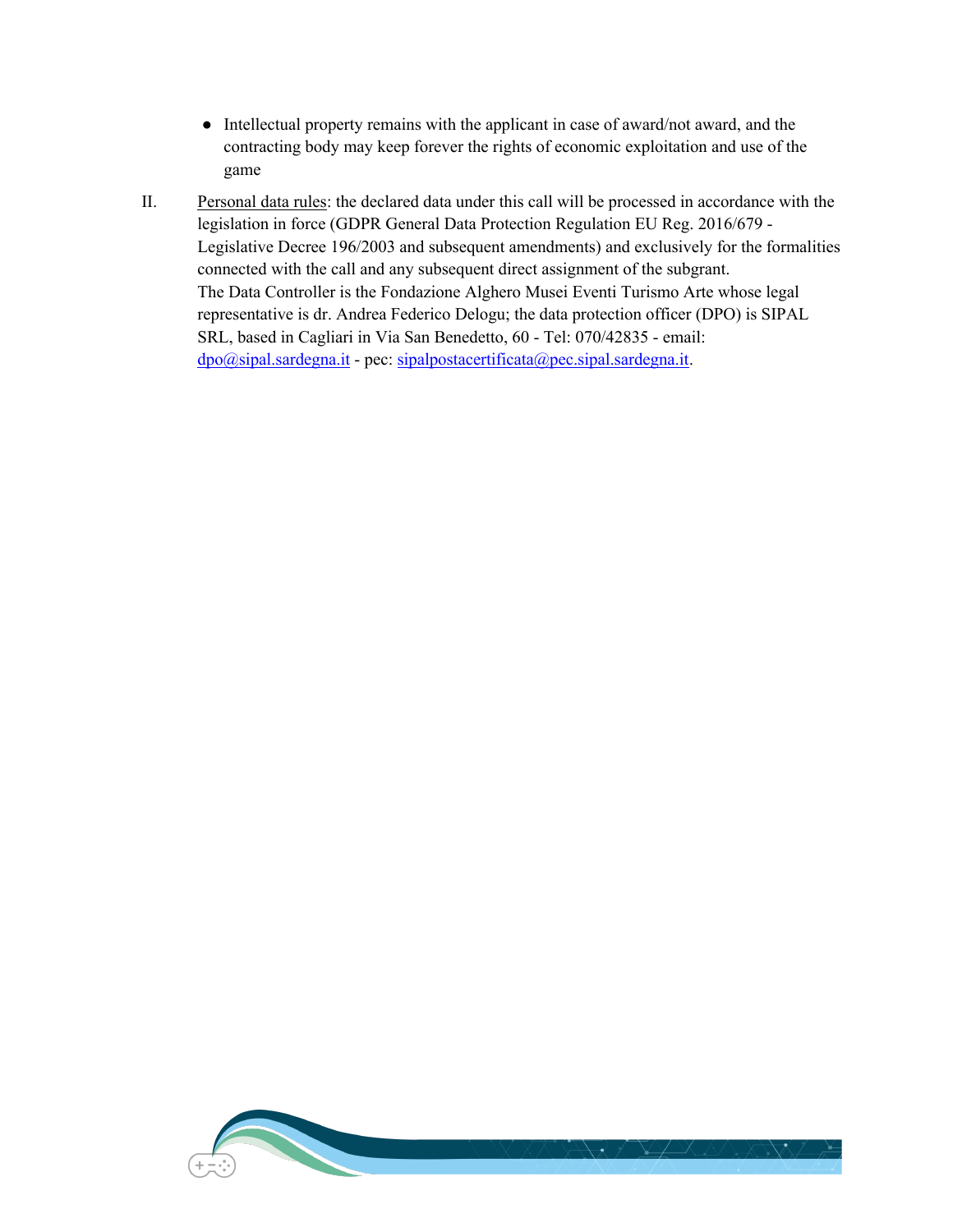## **II. JORDAN**

#### I- Copyright and Intellectual Property:

- The intellectual property (IP) of winning Participant Games in the context of this call remains the sole and exclusive property of Jordan university of science and technology (JUST) during and after the term of this agreement. Both parties should sign an agreement that clearly mentions that the IP for the Idea and anything related development or any related concept will be undertaken by JUST. The participant(s) has/ have no right to claim any future financial legal or financial rewards.
- The participants and JUST agree that all property which is created and developed, in any manner by the participants in connection with or during the participants' performance under this Agreement (the "Property") is, and will remain property of JUST during the term of this agreement and following termination thereof.
- The winning projects or game ideas supported by this announcement and sub grants will become the property of Jordan University of Science and Technology and the related intellectual property rights, economic exploitation and use of the game will be assigned to it indefinitely without the candidate having anything else to claim from the University and / or its assignees. The university undertakes to mention the name of the author / winners in all communication and / or promotion actions of the game.
- Participant(s) declare to have exclusive ownership of all the rights on what has been presented and does not violate the rights of third parties of any nature and the current regulatory provisions and that the game is not owned by any third party
- Participant(s) declare that publication of the game by JUST will not violate any copyright or other intellectual property right of any third party.
- Applicants declare to be in possession of all the requirements and rights to be able to issue this declaration if the creative proposal presented is awarded.
- The confidentiality obligations provided for in this Agreement shall survive its expiration or earlier termination
- II- Personal data rules: the declared data under this call will be processed in accordance with the *Jordan*: *Data* Protection *Laws* and *Regulations 2020*

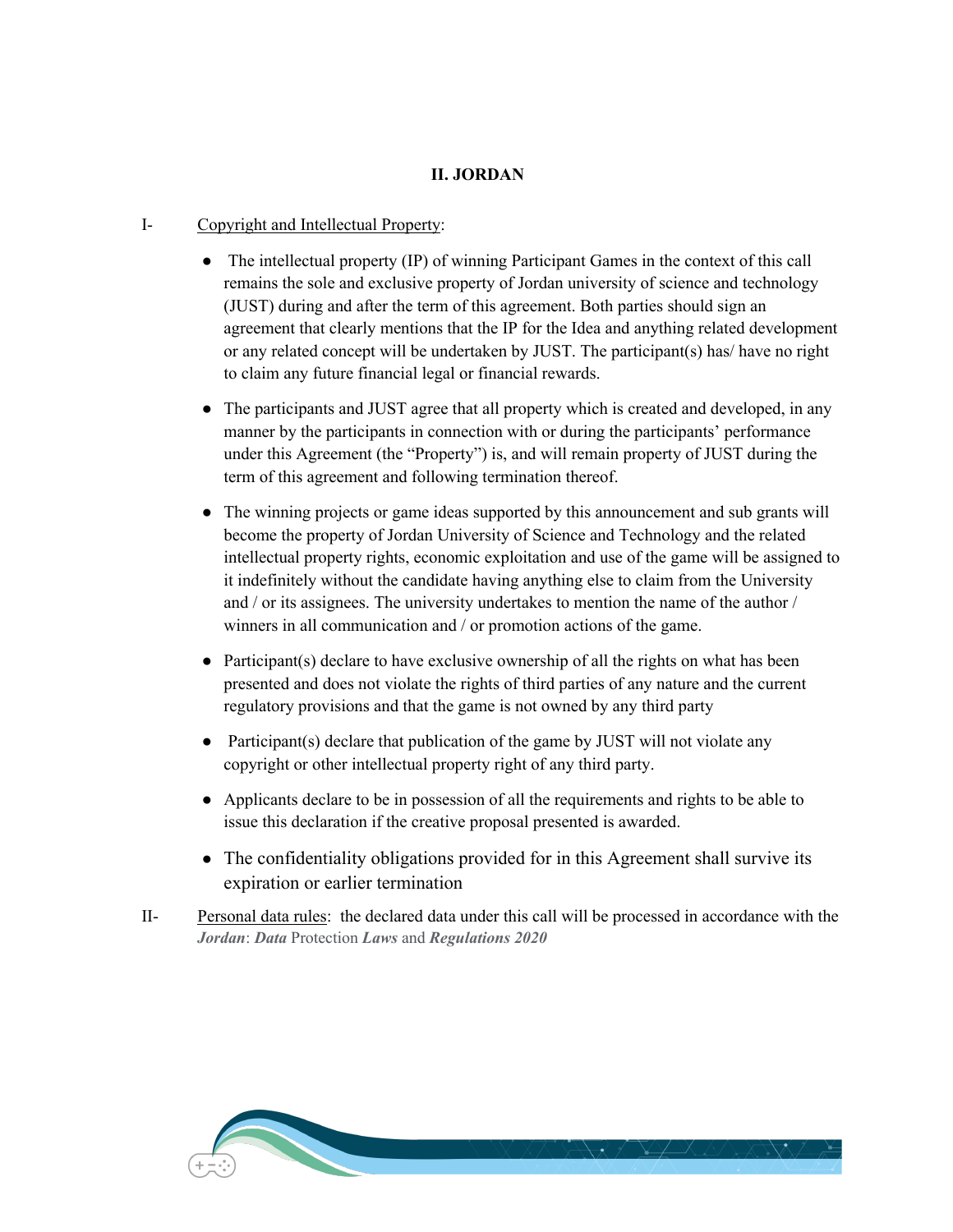## **III. LEBANON (AUB)**

## I- Copyright and Intellectual Property

- The Parties (provider and AUB) expressly agree that all property (whether tangible or intangible) which is created, developed, expanded, added to and /or modified in any manner by the Provider in connection with or during the Provider's performance under this Agreement (the "Property") is, and will remain, the sole and exclusive property of AUB during the term of this Agreement and following termination thereof.
- The Provider hereby irrevocably and perpetually assigns (and agrees to assign) to AUB all of the Provider's rights, title and interests to, and in, any property relating to the business of AUB (whether tangible or intangible) which is created by the Provider in connection with the Provider's performance of the Services. The Provider unconditionally agrees to do all things necessary to give effect to any such assignment, at the cost for AUB.
- The Provider has no right to be mentioned as author of the Property or any of his parts. Any potential fees related to the Property are included in the remuneration defined in this Agreement.
- To the extent that such work is not, by operation of law or otherwise, a work made for hire, Provider hereby transfers and assigns to AUB all his/her rights, title and interest therein, up to and including copyright, and commits to execute and deliver any instrument required by AUB to give effect to such transfer and assignment.
- By submitting a game, the Provider represents and warrants that the game is the Provider's original work, that the game is not owned by any third party, that the game is accurate, that the game has not been obtained by unlawful means, that the game has not been previously published in any manner or medium, specifically including, but not limited to, print or electronic means, and that publication of the game by AUB will not violate any copyright or other intellectual property right of any third party.
- Any and all information of whatever nature (whether commercial, technical, financial, operational or otherwise, in whatever form and whether or not recorded in any way), which is not publicly known, and which is at any time prior to or after the date of this Agreement made available to the Provider by or on behalf of the University on a confidential basis shall be deemed as confidential information ("Confidential Information").
- The Provider agrees to use any Confidential Information only in furtherance of his/her performance of this Agreement, and for no other purpose. Except as provided herein, the Provider agrees not to disclose the Confidential Information of the University to any other person or entity without the express prior written consent of the University. The Provider agrees that she/he shall protect the privacy of Confidential Information with the same degree of care with which he/she protects his/her own Confidential Information.
- The confidentiality obligations provided for in this Agreement shall survive its expiration or earlier termination.

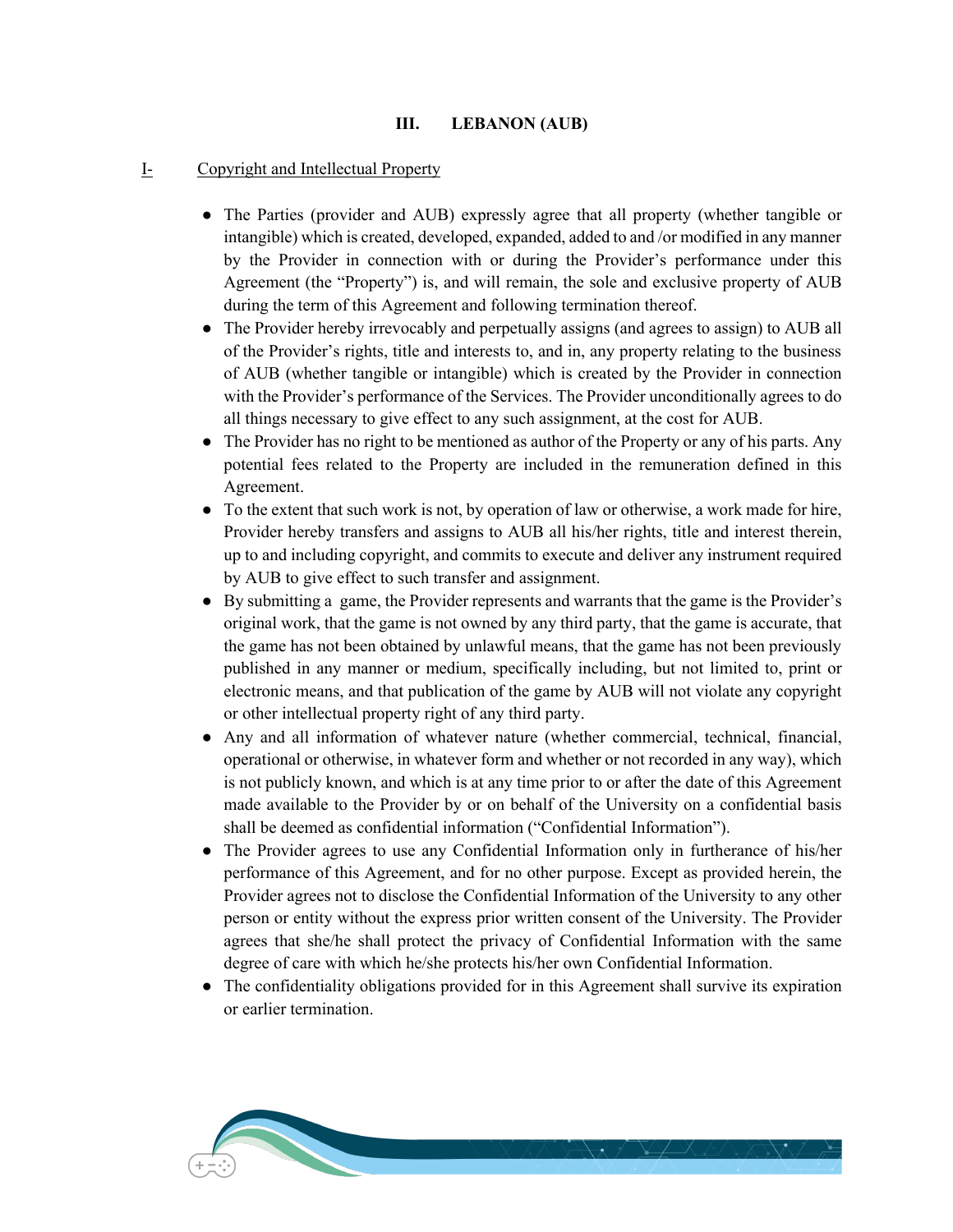# **IV - SPAIN**

## I- Copyright and Intellectual Property:

- The intellectual property of all the projects presented in the context of the call remains with the participants.
- The winning game ideas financed by this announcement and subsequently implemented will become the property of i2CAT Foundation and the related intellectual property rights, economic exploitation and use of the game will be assigned to it indefinitely without the candidate having anything else to claim from i2CAT and / or its assignees. i2CAT undertakes to mention the name of the author / winners in all communication and / or promotion actions of the game.
- The candidate, by participating in this announcement, declares to be the legitimate author of the proposed game idea and that what is presented is an original work which is guaranteed full availability to the i2CAT Foundation in case of award.
- Applicants declare that the proposed idea does not violate the rights of third parties of any nature and the current regulatory provisions such as, by way of example but not limited to, the provisions on the protection of personal data, image, personality and reputation , copyright, distinctive signs and industrial and intellectual property of third parties.
- Applicants declare to have exclusive ownership of all the rights on what has been presented, not to have granted conflicting rights to third parties and / or not to have enacted acts in contrast with the rights herein connected or available to him, ensuring their peaceful enjoyment.
- Applicants declare to release i2CAT Foundation from any liability, towards third parties, regarding the violation of all copyright rights and the violation of intellectual property in relation to the ideational proposal and to assume any possible liability relating to the violation of copyright, rights of others and intellectual property in relation to the creative proposal, pledging to indemnify and hold harmless the i2CAT Foundation to and all its assignees for all consequent charges, including any expenses for defense in court.
- Applicants declare to be in possession of all the requirements and rights to be able to issue this declaration if the creative proposal presented is awarded.
- Intellectual property remains with the applicant in case of award/not award, and the contracting body may keep forever the rights of economic exploitation and

### II- Personal data rules

• The declared data under this call will be processed in accordance with the legislation in force (GDPR General Data Protection Regulation EU Reg. 2016/679 - Organic Law 3/2018, of December 5, on the Protection of Personal Data and guarantee of digital rights and subsequent amendments) and exclusively for the formalities connected with the call and any subsequent direct assignment of the sub-grant.